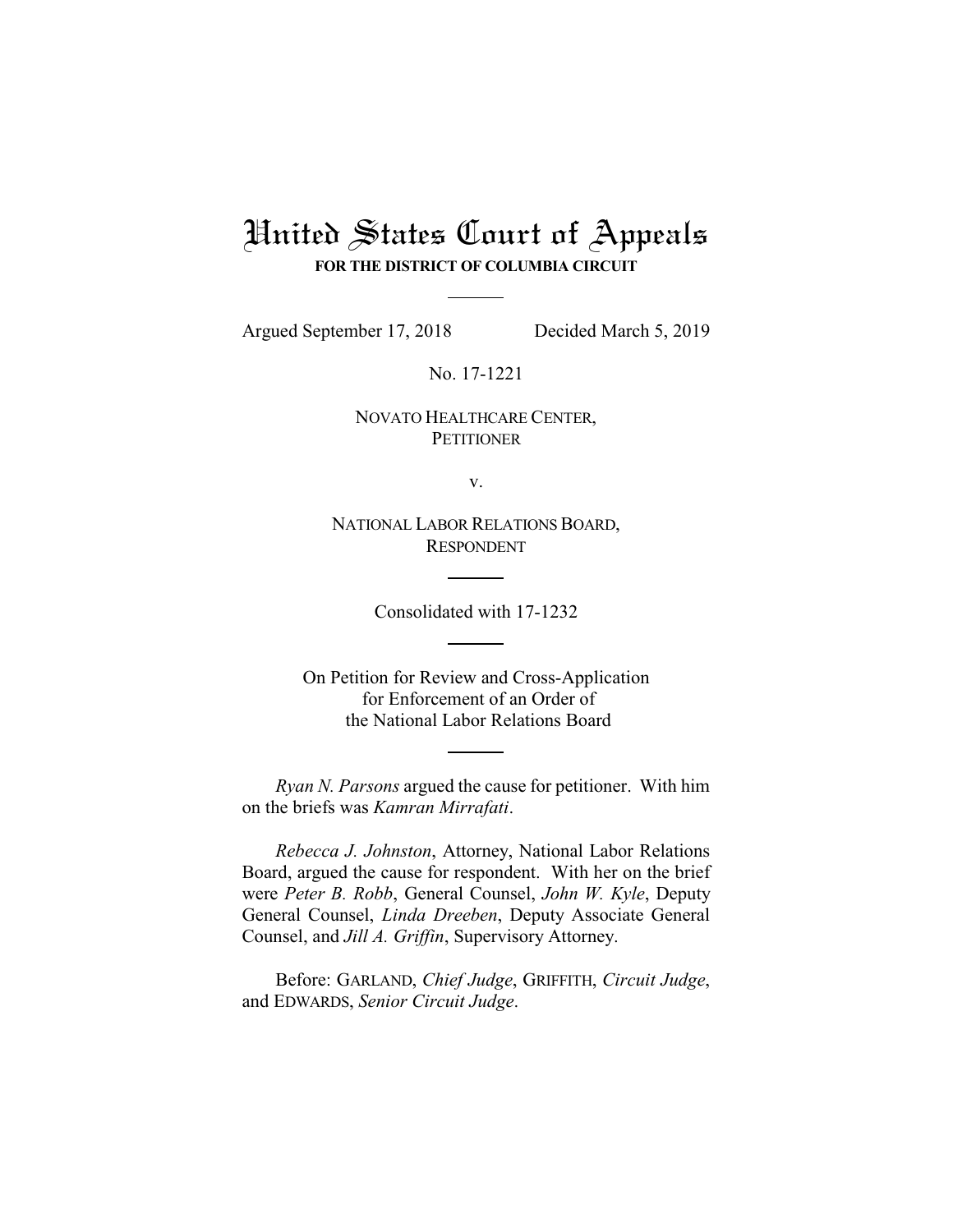## Opinion for the Court filed by *Chief Judge* GARLAND.

GARLAND, *Chief Judge*: In 1992, Vincent Gambini taught a master class in cross-examination.<sup>1</sup> Trial counsel for the National Labor Relations Board and the National Union of Healthcare Workers apparently paid attention. In this petition for review, Novato Healthcare Center challenges the Board's finding that it committed an unfair labor practice by firing four union organizers two days before a union election. As Novato acknowledges, its "entire case turns on whether the testimony" of one of its supervisors "should be credited." Reply Br. 5. But the Board determined that the testimony should not be credited, and trial counsel's cross-examination of the supervisor provides substantial evidence to support that determination. For this reason, and because the other findings that Novato challenges are also supported by substantial evidence, we deny Novato's petition for review and grant the Board's cross-application for enforcement.

I

Novato operates a skilled-nursing facility in California that cares for about 170 patients. On September 16, 2015, the National Union of Healthcare Workers filed a petition with the National Labor Relations Board (NLRB) to represent a unit of Novato employees. Among the employees leading the unionorganizing effort were Narvius Metellus, Rolando Bernales, Arlene Waters Brown, and Angel Sabelino. All four attended union meetings, collected show-of-interest signatures, wore pro-union buttons and lanyards, distributed union regalia, and passed out flyers promoting the union.

<sup>&</sup>lt;sup>1</sup> See MY COUSIN VINNY (Twentieth Century Fox 1992) (crossexamination of Mr. Tipton); *infra* note 5.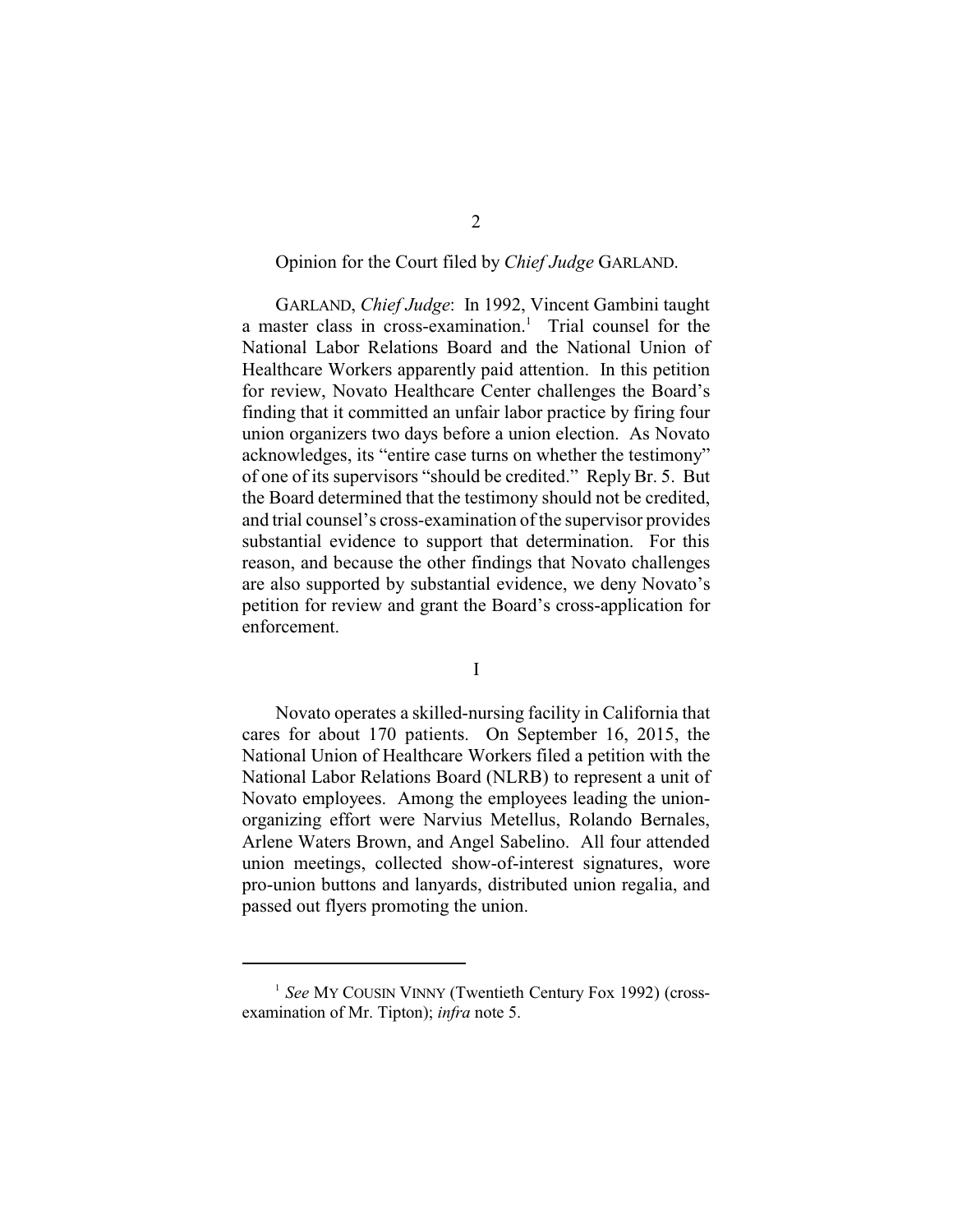Novato's management undertook its own union-opposition campaign. Although Novato supervisors did not generallywork night shifts, facility administrator Darron Treude asked supervisors to volunteer for those shifts so they could provide union-opposition materials to employees and answer their questions. CPEhr, an outside consulting group that provides employment law advice, spearheaded the union-opposition campaign on behalf of Novato.

On October 4, 2015, ten days before the October 14-15 representation election, Novato supervisor Gay Rocha approached employee Metellus at approximately 6:30 a.m. Rocha asked Metellus, who was a relatively new employee, how he planned to vote in the upcoming election. When Metellus responded that he planned to vote in favor of the union, Rocha told him that doing so would have implications for his pay and that the union could potentially take a portion of his paycheck. Metellus responded that this would not be a problem for him.

On October 6-7, Metellus, Bernales, Brown, and Sabelino worked the night shift together at Station 4, one of four nursing stations at the Novato facility. During that shift, another employee, Gonzala Rodriguez, whose union views were and remain unknown, worked at Station 1. At Novato, night-shift employees work from 11:00 p.m. to 7:00 or 7:30 a.m., depending on their positions. During a shift, employees are allowed two 10-minute rest breaks. In addition, they are allowed one 30-minute meal break. Employees routinely sleep during these breaks, which they are permitted to take at any time, so long as at least one station member is available. *See Novato Healthcare Ctr.*, 365 N.L.R.B. No. 137, at 7 (Sept. 29, 2017) (ALJ Op.).

Novato supervisor Teresa Gilman also worked the night shift on October 6-7, as part of Novato's union-opposition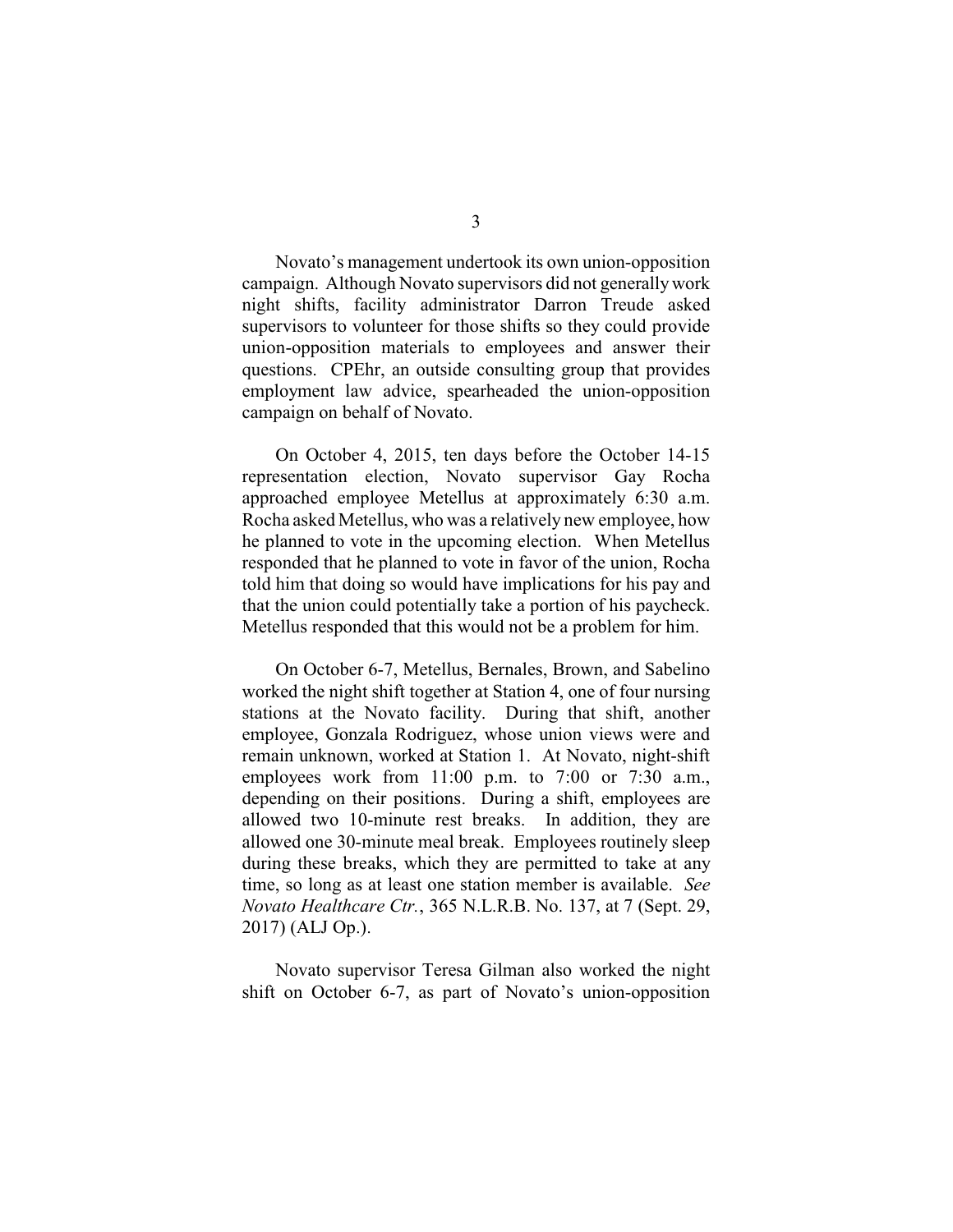campaign. According to Gilman's testimony at the subsequent unfair labor practices hearing, she arrived at the Novato facility some time after 3:50 a.m. on October 7. After completing a number of tasks, Gilman began making the rounds of the nursing stations, starting with Station 4.

Gilman testified that, when she arrived at Station 4, she saw all four employees sleeping. She said she stood in front of the employees for "several seconds to up to a minute" to see if they would wake up. *Id.* at 11. According to Gilman, they did not.

Gilman then proceeded to Stations  $3$  and  $1<sup>2</sup>$ . She testified that, at Station 1, she saw another employee, Rodriguez, sleeping. According to Gilman, Rodriguez was sitting in a chair outside a patient's room with her head down on a table.

On Gilman's second and third rounds through Stations 4, 3, and 1, she said she saw all five employees still asleep in the same positions in which she had last seen them. On her third visit to Station 4, Gilman used her cell phone to take a photograph of two of the four employees, Brown and Sabelino. The photo shows the two with their eyes closed. Although the photograph initially did not have a timestamp, Gilman later produced a version with a timestamp of 4:21 a.m.

Timing, in this case, is (almost) everything. Gilman testified that at least 15 to 20 minutes passed from the time she first arrived at Station 4 and saw the employees sleeping, to the time she took the photograph of the two sleeping employees. If true, this meant that at least two of the Station 4 employees had been sleeping considerably longer than their permitted 10 minute breaks.

 $2$  She did not stop at Station 2 because it was "an alarmed unit" and alarms would go off." J.A. 443 (Gilman Test.).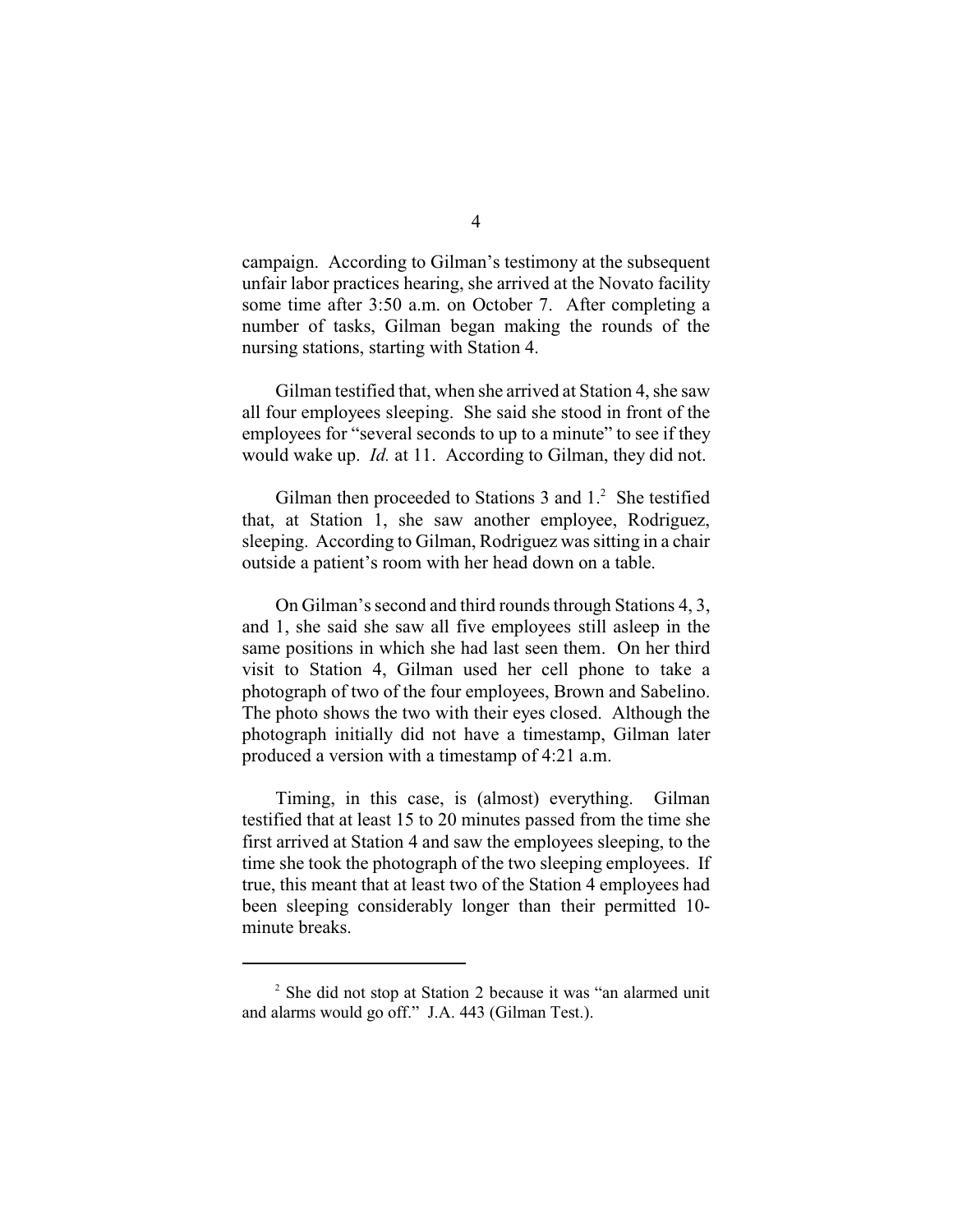Gilman then went on to revisit Station 1. She noticed that Rodriguez was still sleeping and informed the charge nurse, who woke her up. Gilman estimated that Rodriguez had been asleep for at least 15 to 20 minutes as well. By the time Gilman returned to Station 4 for a fourth time, all four employees there were awake.

On the morning of October 7, Gilman sent administrator Treude the photograph and soon thereafter informed him that the five employees had been asleep for 15 to 20 minutes. Treude suspended all five and initiated an investigation. Novato's outside counsel, Richard Albert, as well as its outside consulting group, CPEhr, provided input regarding disciplinary options. Specifically, in an email to Treude and CPEhr, Albert recommended that Treude terminate all five employees. Although Albert recognized that Rodriguez was "a bit of a different story" because her "Charge Nurse appears to have tolerated her sleeping," he still recommended her termination: "[G]iving her lesser discipline, in this situation, sends the wrong message to the NLRB or a judge looking at this. It is possible that [the] NLRB or judge could view her situation as being less serious than the others, but I would rather have you take that risk, than the risk that letting her remain employed somehow dilutes our arguments with the other 4." Email from Albert to Treude, et al. (Oct. 10, 2015) (J.A. 529).

On October 12, two days before the scheduled election, Treude fired all five employees for sleeping on duty. On October 14 and 15, the NLRB conducted the election, which the union won.

Thereafter, the union charged Novato with committing unfair labor practices, and the NLRB's General Counsel issued a complaint. Gilman testified as recounted above. The two Station 4 employees captured in the photograph, Brown and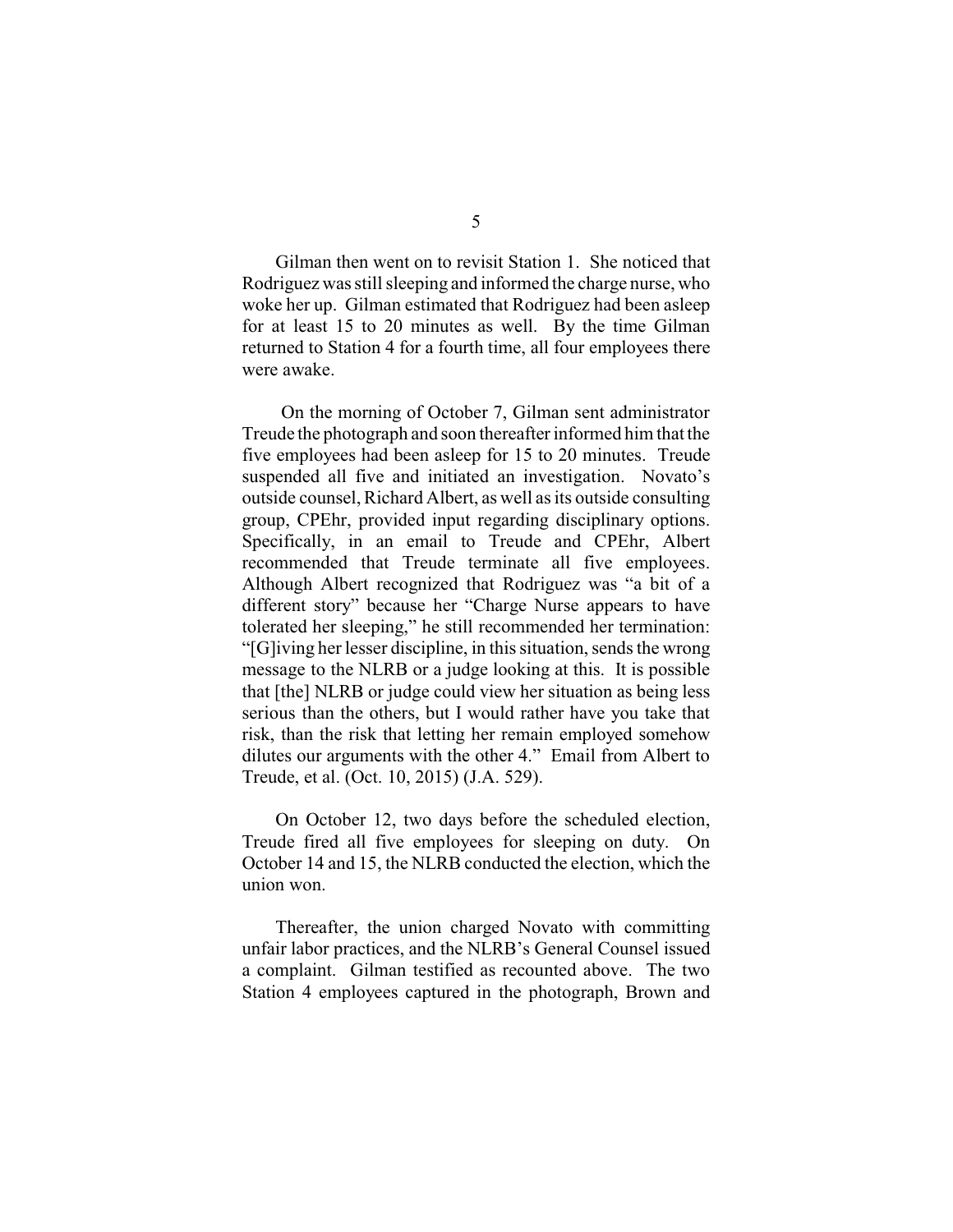Sabelino, acknowledged that they had slept, but said they did so only during their permitted 10-minute breaks. Bernales testified that, although he had rested during his allowed meal break, he did not sleep after returning to Station 4 at 4:00 a.m. Metellus testified that he did not sleep at all during that shift. Rodriguez, the Station 1 employee, did not testify.

Following a multi-day hearing, the ALJ found that Novato violated the National Labor Relations Act (NLRA) by suspending and firing the five employees, and also violated the Act when Rocha questioned Metellus about how he planned to vote. 365 N.L.R.B. No. 137, at 18. The Board affirmed the ALJ's rulings, findings, credibility determinations, and conclusions, with minor modifications. *Id.* at 1.

Novato has now filed a petition for review in this court, and the NLRB has filed a cross-application for enforcement of its order. Under the applicable standard of review, we must uphold the judgment of the Board unless its findings are unsupported by substantial evidence, or it acted arbitrarily or otherwise erred in applying established law to the facts of the case. *Spurlino Materials, LLC v. NLRB*, 805 F.3d 1131, 1136 (D.C. Cir. 2015); *Bally's Park Place, Inc. v. NLRB*, 646 F.3d 929, 935 (D.C. Cir. 2011); *see* 29 U.S.C. § 160(f) (providing that the Board's findings of fact are "conclusive" if "supported by substantial evidence on the record considered as a whole").

### II

We begin with Novato's challenge to the Board's finding that Novato violated Section 8(a)(1) and (3) of the NLRA, 29 U.S.C.  $\S$  158(a)(1), (3), by suspending and then firing the four employees at Station 4. It is on this issue that the information elicited by cross-examination is important.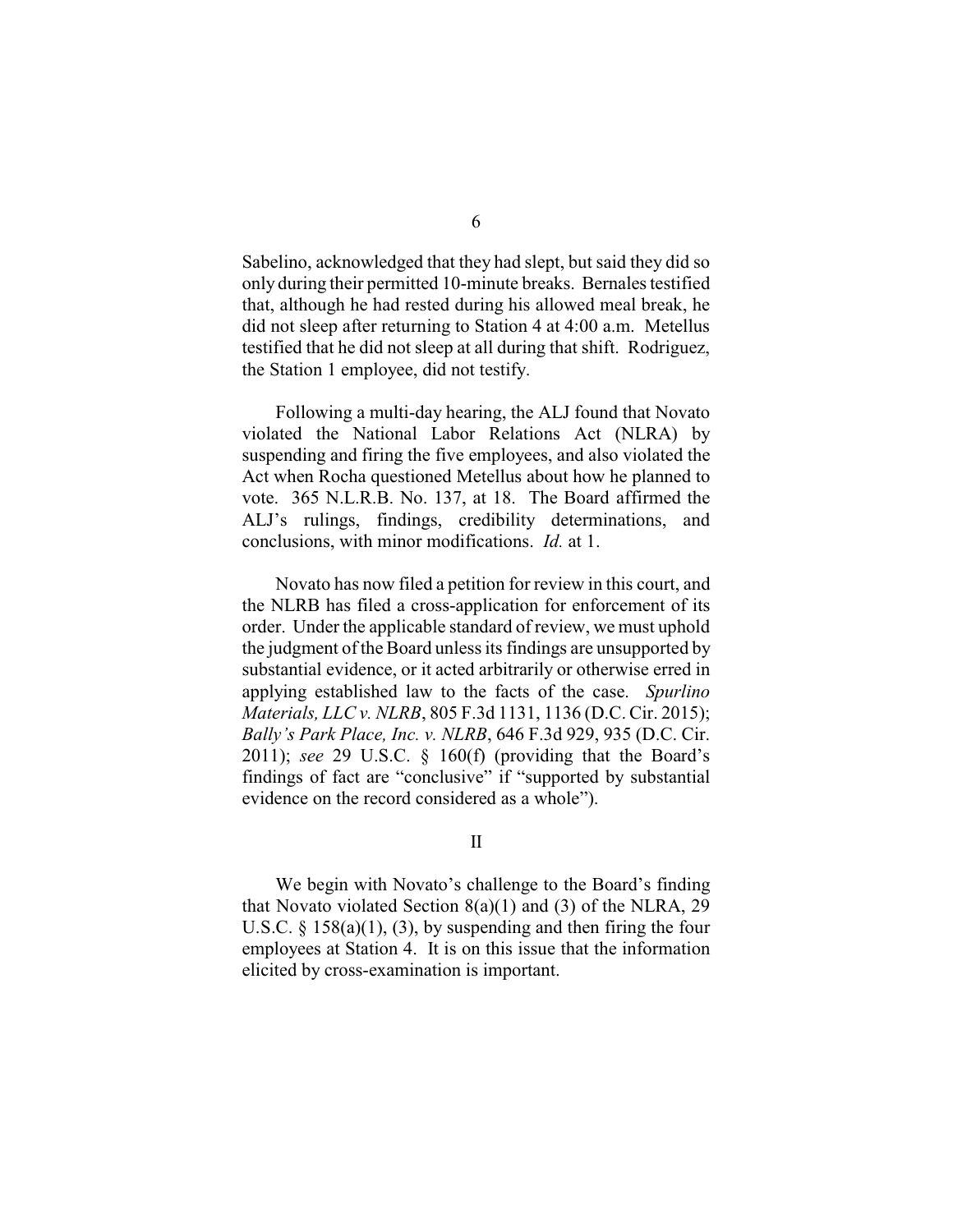An employer violates Section 8(a)(1) and (3) by suspending or discharging an employee for engaging in protected union activity. *NLRB v. Transp. Mgmt. Corp.*, 462 U.S. 393, 397-98 (1983); *Metro. Edison Co. v. NLRB*, 460 U.S. 693, 698 n.4 (1983); *Tasty Baking Co. v. NLRB*, 254 F.3d 114, 125 (D.C. Cir. 2001). The Board employs the judicially approved *Wright Line* <sup>3</sup> test when reviewing a claim that an employer discharged (or took other disciplinary action against) an employee for protected conduct. *See Wright Line*, 251 N.L.R.B. 1083, 1089 (1980); *see also Transp. Mgmt. Corp.*, 462 U.S. at 401-03 (approving the *Wright Line* test); *Bally's Park Place*, 646 F.3d at 935. "Under that test, the General Counsel must first 'make a prima facie showing sufficient to support the inference that protected . . . conduct was a motivating factor in the [discharge].'" *Tasty Baking*, 254 F.3d at 125 (quoting *TIC-The Indus. Co. Se. v. NLRB*, 126 F.3d 334, 337 (D.C. Cir. 1997)). "Once a prima facie case has been established, the burden [of persuasion] shifts to the company to show that it would have taken the same action in the absence of the unlawful motive." *Id.* at 126; *see Bally's Park Place*, 646 F.3d at 935.

In the proceedings below, Novato disputed the unfair labor practice charges at both steps of the *Wright Line* test. With respect to the first step, the ALJ, affirmed by the Board, readily

<sup>&</sup>lt;sup>3</sup> Section 7 of the NLRA guarantees employees the "right to self-organization, to form, join, or assist labor organizations, . . . and to engage in other concerted activities for the purpose of collective bargaining or other mutual aid or protection." 29 U.S.C. § 157. Section 8(a)(1) provides that "[i]t shall be an unfair labor practice for an employer . . . to interfere with, restrain, or coerce employees in the exercise of the rights guaranteed" in Section 7. *Id.* § 158(a)(1). And Section  $8(a)(3)$  prohibits "discrimination in regard to ... tenure of employment . . . to . . . discourage membership in any labor organization." *Id.* § 158(a)(3).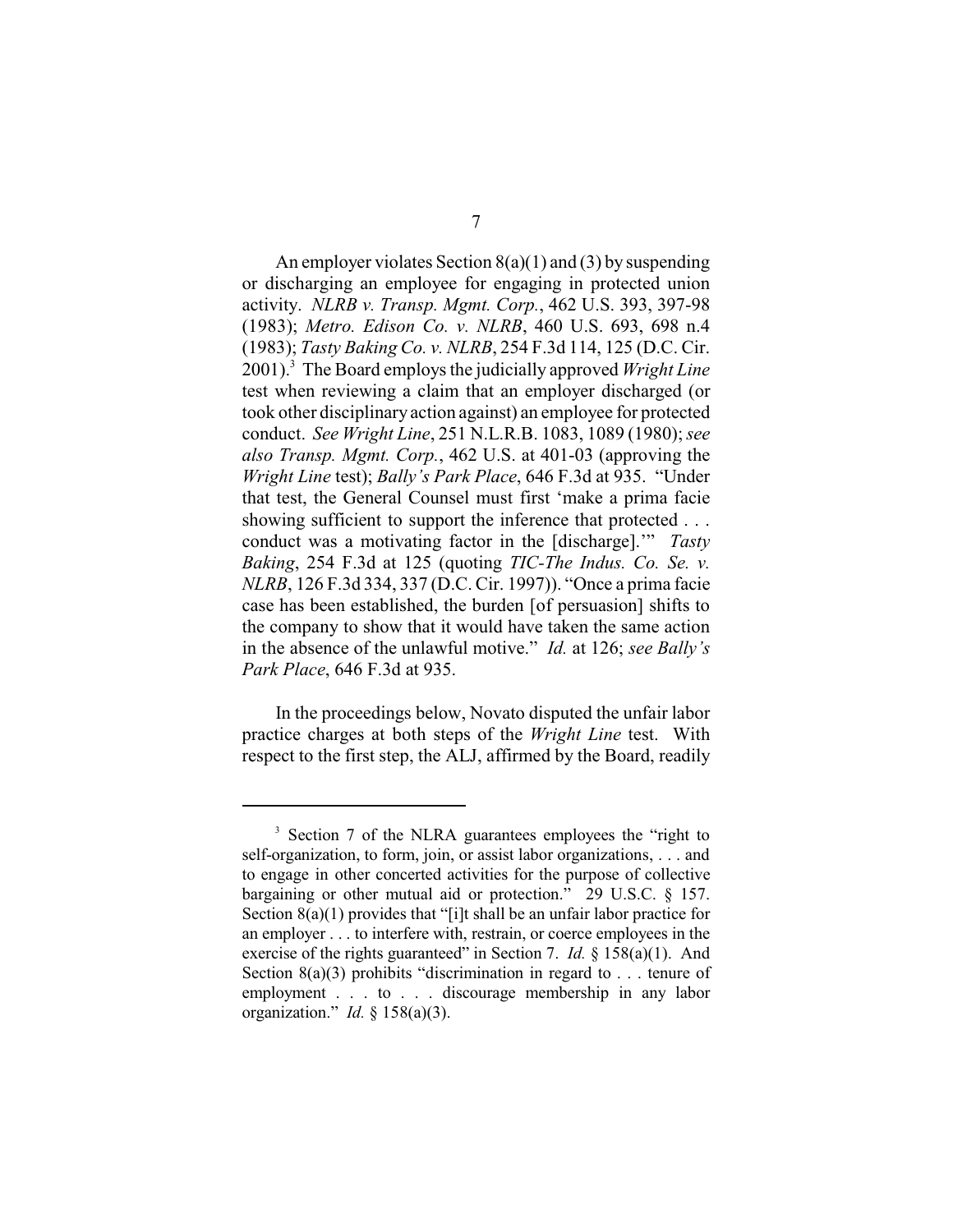found sufficient evidence to support the inference that anti-union animus was a motivating factor in the suspension and discharge of the Station 4 employees. The "record show[ed]," the ALJ recounted, that the four employees "visibly supported the union organizing campaign by [inter alia] wearing lanyards and buttons, passing out flyers, and getting employees to sign [up] for a showing of interest," and that "their actions were visible from Treude's office." 365 N.L.R.B. No. 137, at 16. In light of those facts, the ALJ rejected, as "disingenuous," Novato's "claims that its supervisors were unaware of the employees' union activity." *Id*. She specifically declined to "credit Gilman's testimony that she did not know whether the allegedly sleeping employees were union supporters since she did not notice any union lanyards or pins," because Gilman "also testified in incredible detail as to how the employees were positioned and claimed to have stood in front of them for some time." *Id.* In addition, the ALJ noted that the "suspensions and discharges occurred only a couple weeks after the filing of the representation petition and only 1 week prior to the representation election." *Id.* And she also noted that Novato's animus was "demonstrated by its contemporaneous  $8(a)(1)$ violation[]": Rocha's unlawful interrogation of Metellus about his preference in the representation election. *Id.*

The ALJ found additional support for the inference of animus and discriminatory motivation in the fact that Novato "acted disparately": "No other employees had been suspended and discharged for the same or similar allegations." *Id.* at 17. She observed that, "[i]n a similar situation in 2009 where an employee allegedly slept on duty, [Novato] did not discipline this employee even though there too was a picture of the sleeping employee." *Id.* The ALJ further noted that, although just one week "prior to the events at issue in [t]his matter, one of [Novato's] supervisors also reported employees sleeping during the night shift[,]... Treude failed to investigate or follow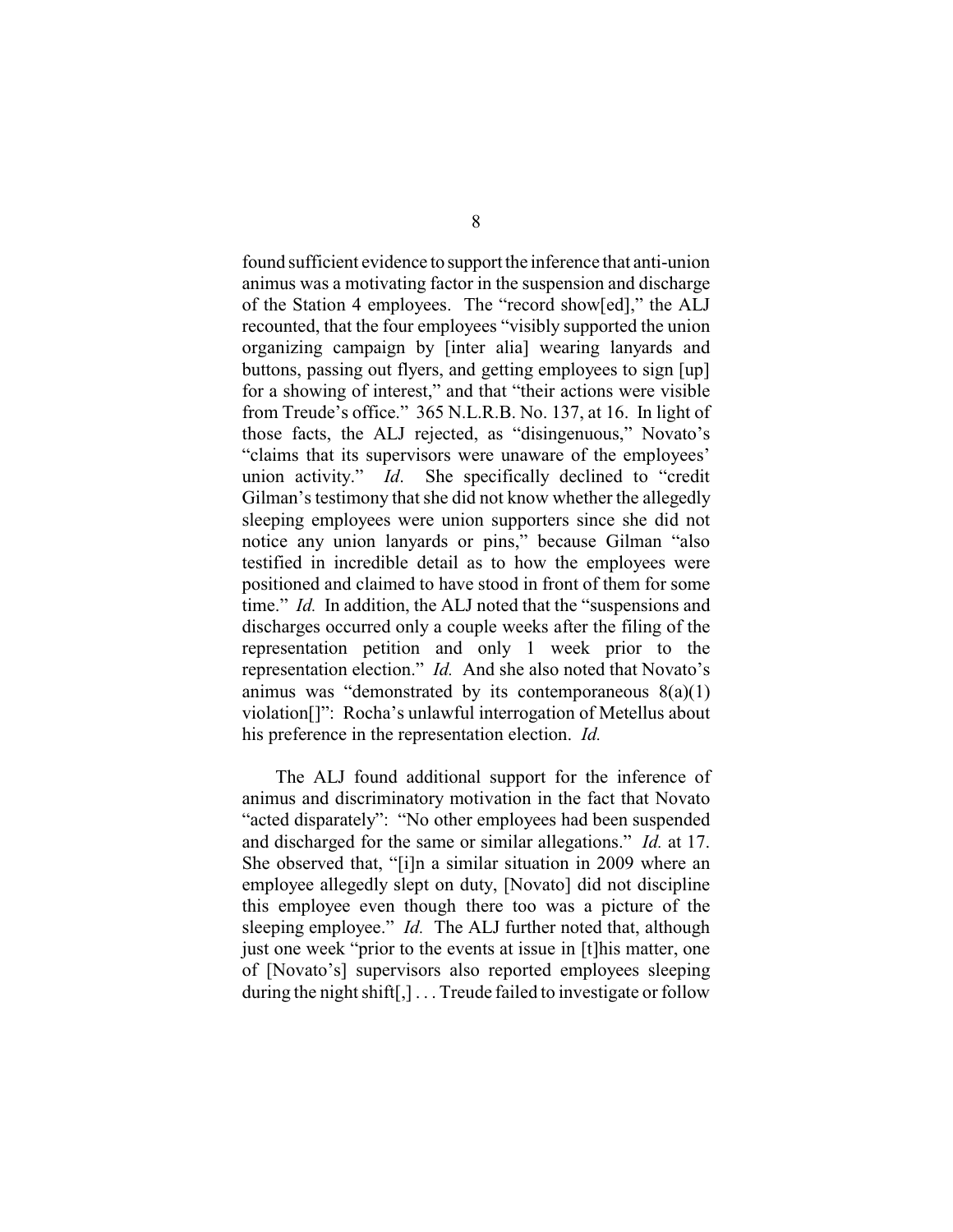up on this allegation." *Id.* Instead, "Treude singularly focused on Metellus, Bernales, Brown, and Sabelino and one can only conclude it was due to their union activity." *Id.*

In this court, Novato does "not contest the Board's finding of an unlawful motivation in discharging the employees at issue." Reply Br. 2; Oral Arg. at 1:50-2:33. Rather, Novato's sole contention is that it met its burden of proof under the second step of the *Wright Line* test by proving "that it would have taken the same action absent the improper motive." Reply Br. 4. As it argued below, Novato maintains here that it would have terminated the four regardless of their union support because of the "brazen" nature of their conduct in sleeping on duty. 365 N.L.R.B. No. 137, at 17 (ALJ Op.).

The ALJ, affirmed by the Board, rejected Novato's *Wright Line* defense. *Id.*; *see id.* at 1 nn. 1, 2 (Board Op.). She rejected Treude's testimony in its entirety for multiple reasons, including his demeanor, *id.* at 5 (ALJ Op.) ("evasive[], . . . vague and contradictory"), and his disparate treatment of earlier sleepingon-the-job claims, *id.* at 17. As discussed below, she specifically discredited Gilman's testimonythat she saw the four employees sleeping on duty. *Id.* at 5. Instead, she credited in its entirety the testimony of Brown, and in relevant part the testimony of Sabelino, both of whom acknowledged that they had slept but said they did so only during their permitted 10-minute breaks. *Id.*<sup>4</sup> In addition, the ALJ credited the testimony of Bernales, who testified that the only rest he took was during his permitted 30-minute meal break prior to 4:00 a.m., and of Metellus, who testified that he did not sleep at all during the shift. *Id.* at 5-6.

<sup>&</sup>lt;sup>4</sup> The ALJ further credited Brown's testimony that she ensured that Metellus and Bernales were both awake and working when she went to sleep on her break. 365 N.L.R.B. No. 137, at 5.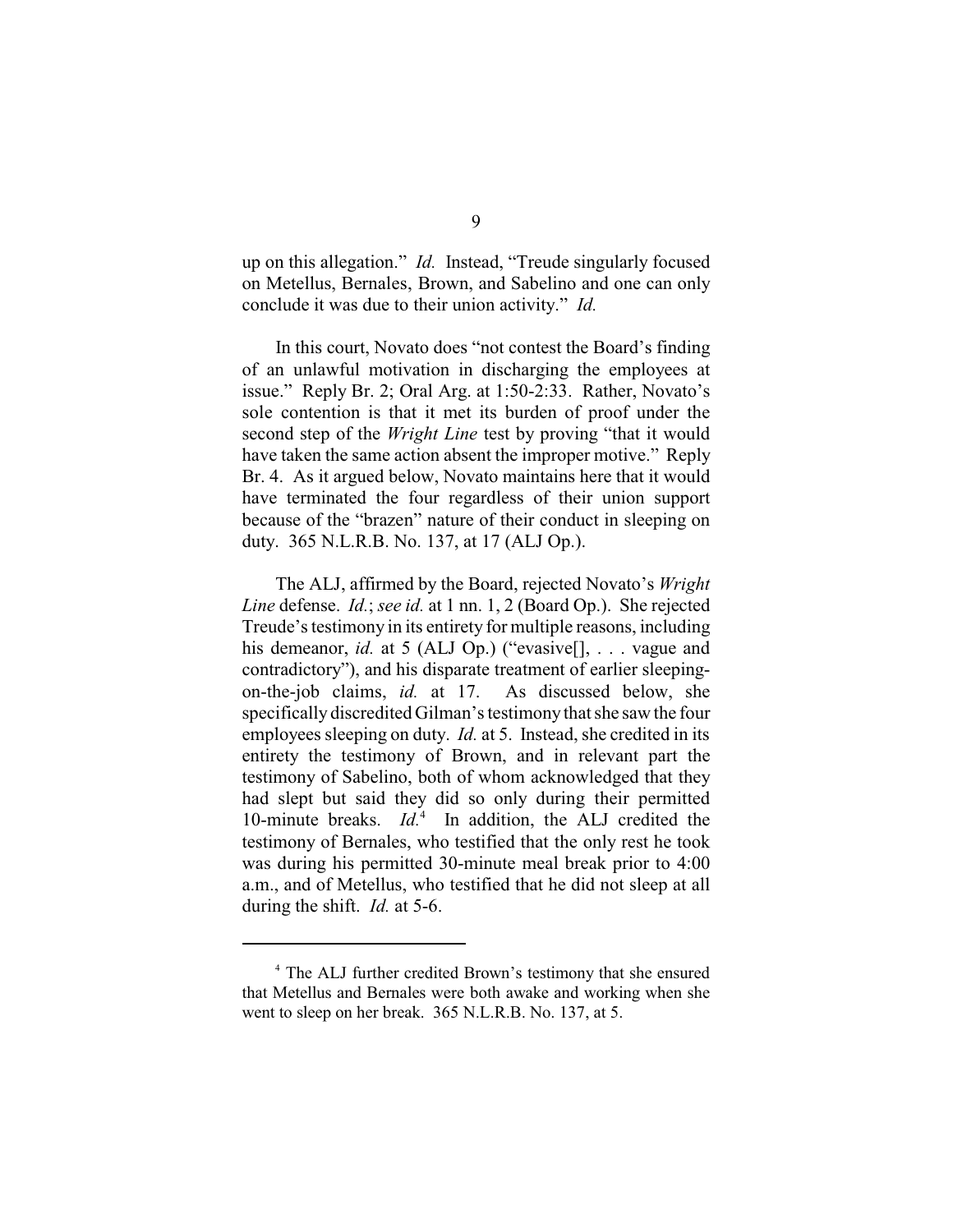Novato acknowledges that its Step 2 *Wright Line* argument -- that it would have discharged the four employees regardless of any anti-union motive because they were sleeping on duty well past their permitted rest periods -- turns entirely on "whether the testimony of Gilman should be credited." Reply Br. 5; Oral Arg. at 2:40-3:00. Novato's success therefore depends on persuading us that the ALJ's conclusions about Gilman's credibility were unsupported. And that presents Novato with a difficult task because "we do not reverse the Board's adoption of an ALJ's credibility determinations unless . . . those determinations are 'hopelessly incredible,' 'self-contradictory,' or 'patently unsupportable.'" *Shamrock Foods Co. v. NLRB*, 346 F.3d 1130, 1134 (D.C. Cir. 2003) (quoting *Cadbury Beverages, Inc. v. NLRB*, 160 F.3d 24, 28 (D.C. Cir. 1998)).

Novato insists that it is up to this difficult task because photographic evidence "fullycorroborated" Gilman's testimony "that the Unit 4 employees were sleeping for 20 minutes." Reply Br. 6, 5. That itself is an overstatement of Gilman's actual testimony, which was that the employees were sleeping "at least 15 to 20 minutes." J.A. 456 (Gilman Test.). Be that as it may, Novato's argument here is in line with the position it took before the ALJ:

> Immediately after the October 7 incident, Gilman reported that she began her rounding at approximately 4:00 am on October 7, and took the photo of Brown and Sabelino somewhere around 15-20 minutes later. At the time she made these representations, the photo Gilman had taken had no time stamp on it. . . . Once she [downloaded a software update on her smart phone], a time stamp appeared indicating that the picture was taken at 4:21 am . . . . *This indisputable time stamp evidence is totally consistent with Gilman's*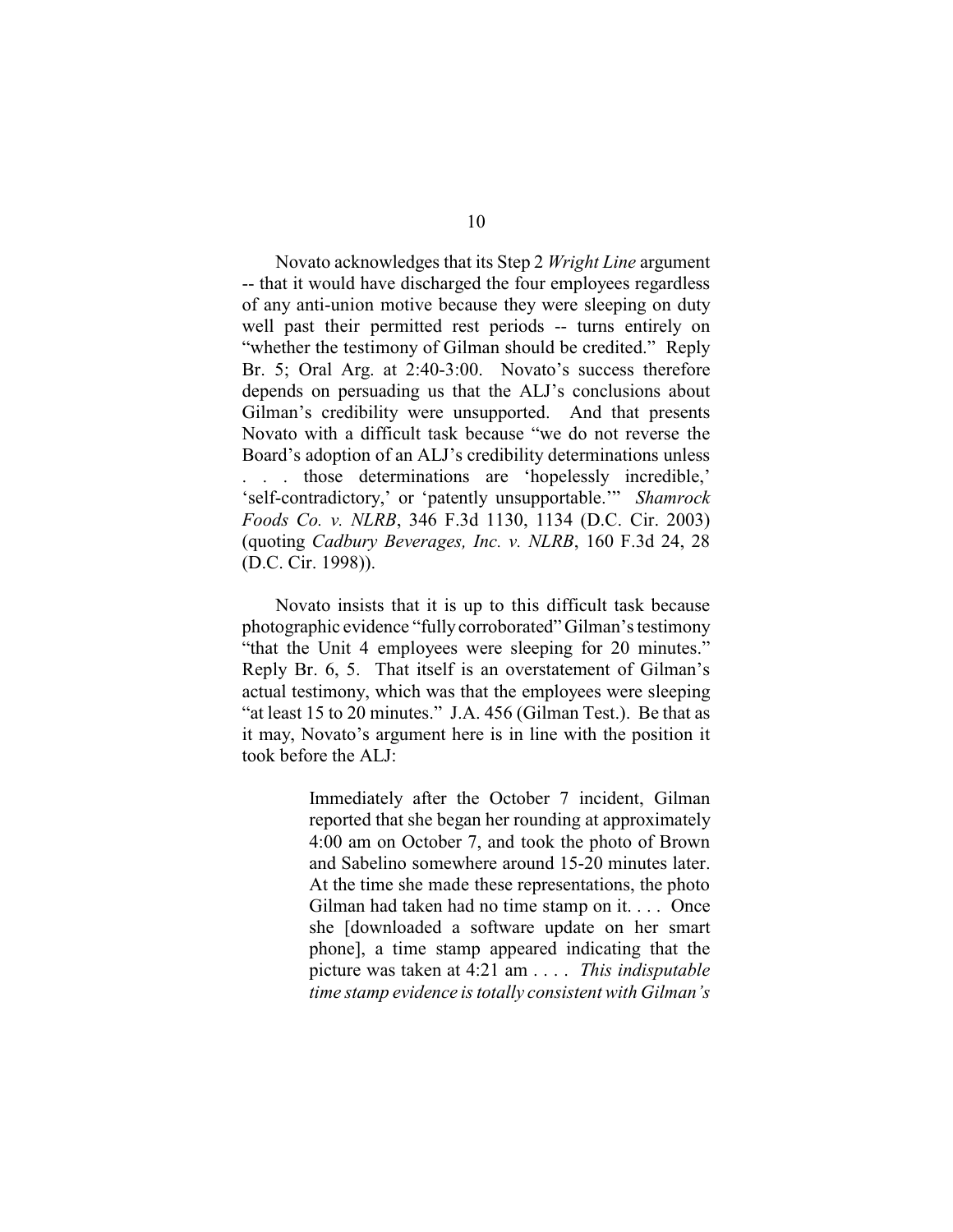*testimony as well as her prior statements about the events of October 7 -- she arrived on Unit 4 at or slightly after 4:00 am, and took the photo at least 15-20 minutes later*.

Novato Post-Hearing Br. 15 (emphasis added). Like the ALJ, we will assume that the 4:21 a.m. timestamp was accurate, notwithstanding some doubts in that regard. *See* 365 N.L.R.B. No. 137, at 5, 12 n.27.

And here is where the lesson Vinny Gambini taught comes into play. A key issue in the murder trial of Vinny's cousin, Bill, was how many minutes had passed between the time witness Sam Tipton saw Bill enter the Sac-O-Suds convenience store and the time he heard a gunshot. On direct examination, Tipton testified that he was sure only five minutes had passed because he saw Bill go into the store as he (Tipton) started making breakfast, and the shot rang out just as his breakfast was ready to eat. On cross-examination, Vinny elicited Tipton's breakfast-making process. By the end of the cross, it was clear that Tipton could not have cooked his breakfast of eggs and grits in just five minutes. $5$ 

<sup>&</sup>lt;sup>5</sup> The cross-examination proceeded as follows:

Q. Well, how much time was they in the store?

A. Five minutes.

Q. Five minutes? Are you sure, did you look at your watch? A. No.

Q. Oh, oh, I'm sorry, you testified earlier that the boys went into the store, and you had just begun to make breakfast, you were just ready to eat, and you heard a gunshot. . . . So obviously it takes you five minutes to make breakfast.

A. That's right. . . .

Q. Do you remember what you had?

A. Eggs and grits.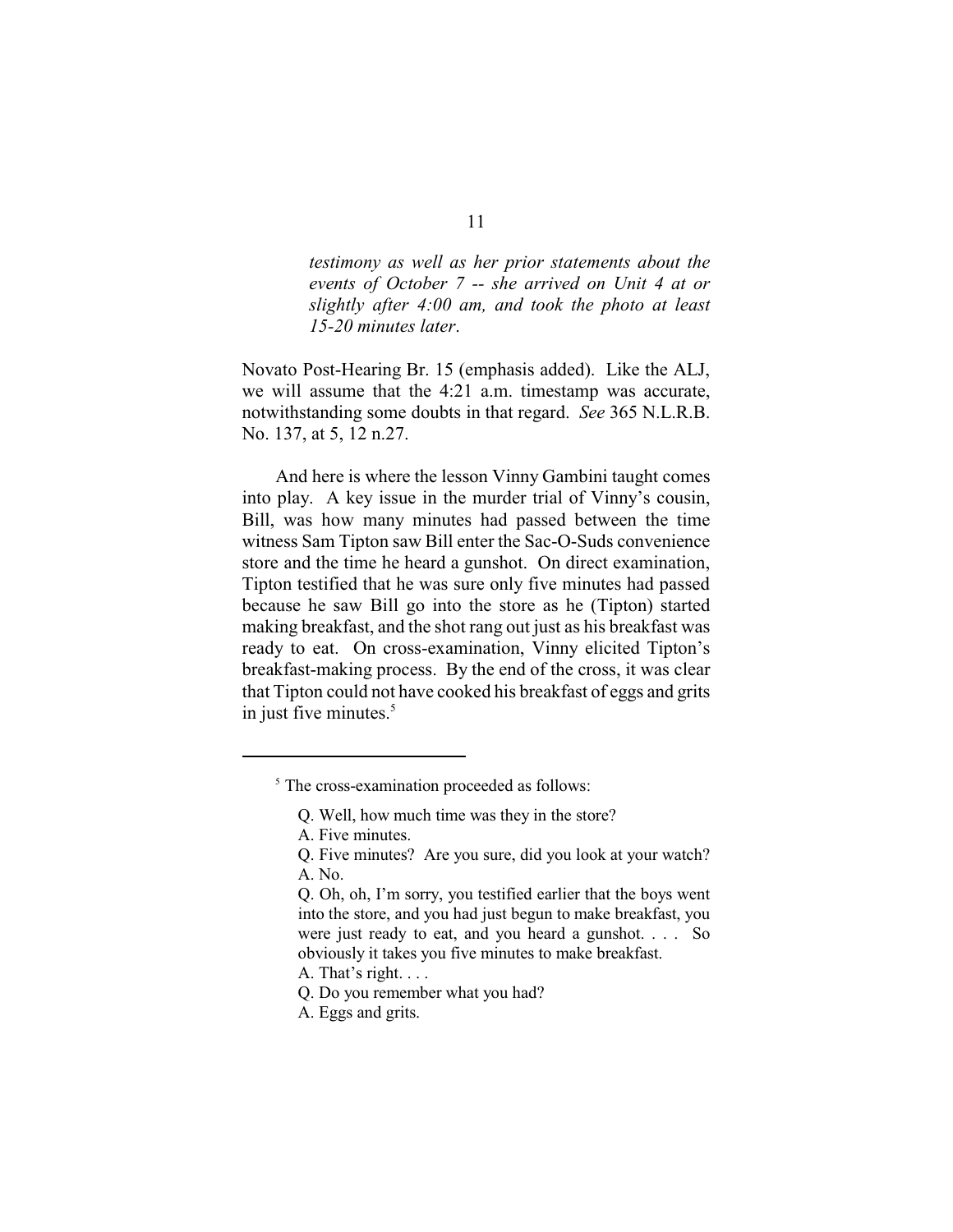So, too, here. Gilman testified that the only time she saw a clock on the morning of October 7 was when she stopped at a stop sign, three blocks from work, and noticed that her car's clock showed it was 3:50 a.m. On cross-examination, she initially claimed that it took her only 5 to 10 minutes to get from that stop sign to Station 4, where she said she first encountered the four sleeping employees. J.A. 490 (Gilman Test.). If Gilman really had reached Station 4 in just 5 to 10 minutes, that would indeed have put her in a position to observe the sleeping employees at Station 4 at (or before) 4:00 a.m. -- just as Novato's brief claimed. And if we further assume the accuracy of the 4:21 a.m. timestamp on the photograph Gilman took the last time she saw them sleeping, that would establish that at least

Q. Eggs and grits. I like grits too. How do you cook your grits? You like 'em regular, creamy, or al dente?

A. Just regular, I guess.

Q. Regular. Instant grits?

A. No self-respecting Southerner uses instant grits. I take pride in my grits.

Q. So, Mr. Tipton, how could it take you five minutes to cook your grits, when it takes the entire grit-eating world twenty minutes?

A. I don't know. I'm a fast cook I guess.

Q. I'm sorry . . . . Are we to believe that boiling water soaks into a grit faster in your kitchen than on any place on the face of the earth?

A. I don't know.

Q. Well, perhaps the laws of physics cease to exist on your stove? Were these magic grits? . . .

Q. Are you sure about that five minutes? . . .

A. I may have been mistaken.

American Rhetoric: Movie Speech, "*My Cousin Vinny* (1992)," https://www.americanrhetoric.com/MovieSpeeches/moviespeechmy cousinvinny3.html (video clip).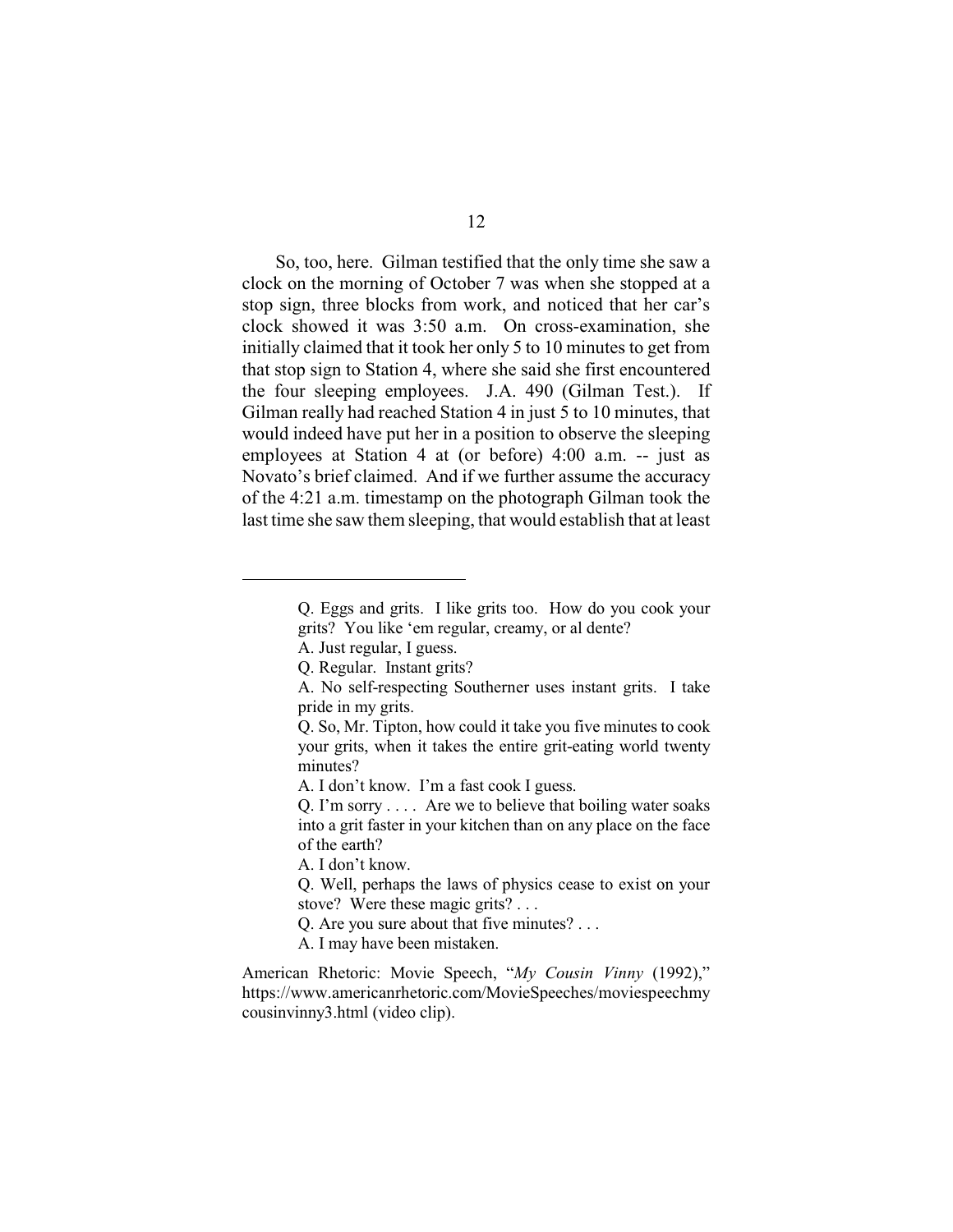the two employees in the photo had been sleeping for at least 20 minutes -- again, just as Novato claimed.

The problem with this timeline is the sheer number of tasks Gilman claimed to have completed between stopping at the stop sign at 3:50 a.m. and arriving at Station 4 just 5 to 10 minutes later. During NLRB counsel's cross-examination of Gilman, counsel drew out the following list of activities Gilman said she had completed during that period:

> - driven three more blocks to the Novato facility, stopping at another stop sign along the way;

- parked her car and went into the facility;

- walked to her office, where she logged on to her computer and checked her emails;

- walked to the facility's kitchen, where she checked the temperature logs for a refrigerator, for a walk-in refrigerator, and for a walk-in freezer; and checked the labels and dates of the items in the refrigerators; $<sup>6</sup>$ </sup>

- walked to and through the break room, where she used the restroom and then collected Novato unionopposition campaign flyers, on which someone had written "derogatory stuff";

- gone back to her office and read the flyers;

- walked down the hallway toward Station 4, peeking in rooms along the way; and

<sup>&</sup>lt;sup>6</sup> During her direct examination, Gilman testified that she had also opened the oven doors, inspected the stove, and tidied up. *See* J.A. 427 (Gilman Test.).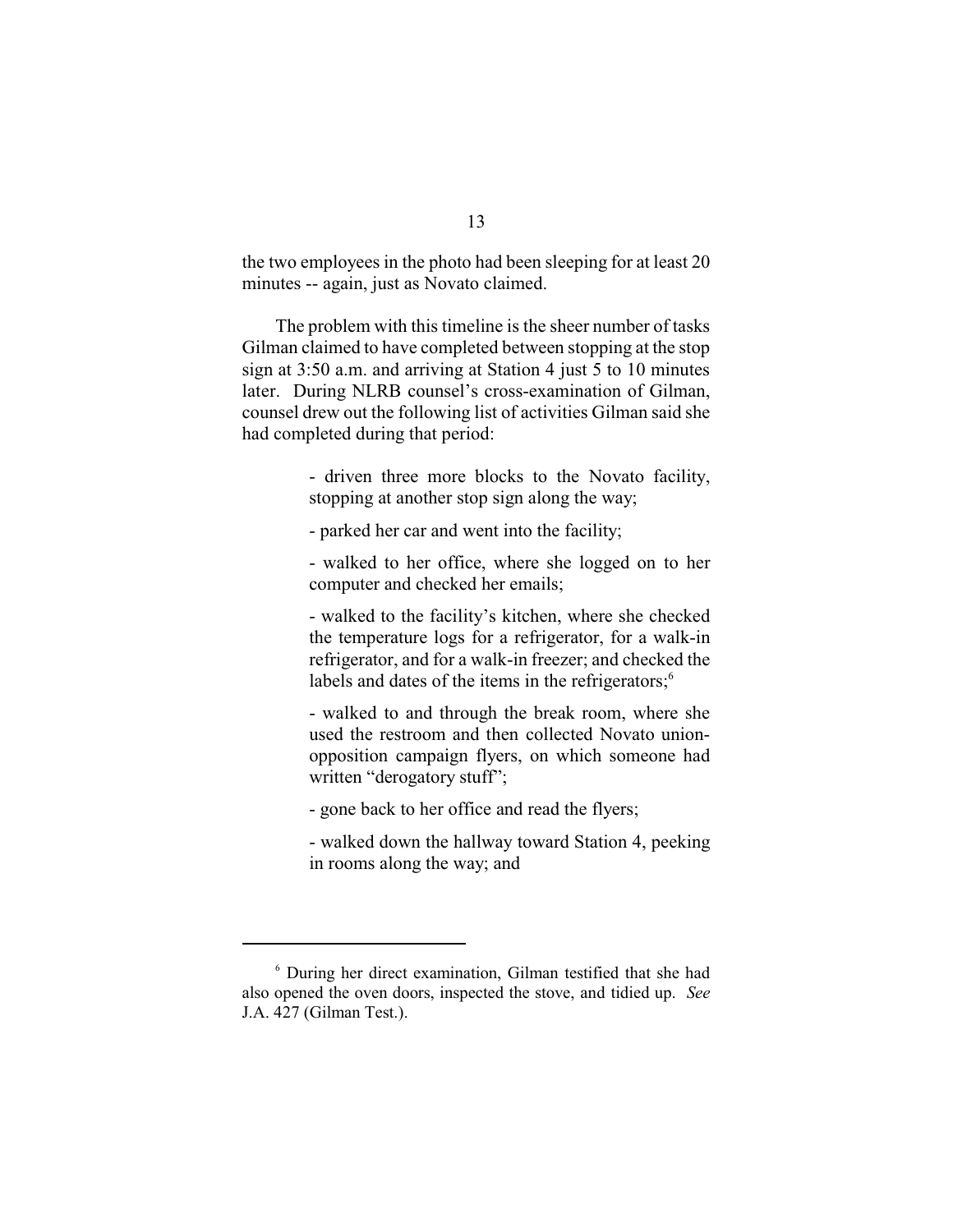- arrived at Station 4 for the first time, where she saw the sleeping employees.

*See* Gilman Test. Tr. 804-15 (cross-examination by Marta Novoa, NLRB attorney).

When the union's attorney took up the tag-team match during her own shot at cross-examination, she hammered the point home:

> Q. So it's your testimony that it only took [10] minutes to drive from the 7-Eleven [near the first stop sign], park, to go into your office, to log onto your computer, to check your email, go to the bathroom, use the restroom, cleanup the break room a little bit of these flyers, and go through all the procedures that [you] went through . . . in your kitchen.

> A. . . . [S]o roughly I would still say about five -- it wasn't that long, you know. It wasn't that long. . . .

> Q. So I'm trying to figure out from that time, driving, going through another stop sign, parking, getting in, unlocking your door, putting everything down, everything you did between there and when you first saw people sleeping, are you sure it was only ten minutes or less? Or could it have been 15 or 20 minutes?

A. No, it could not have been 15 or 20 minutes . . . .

Q. Isn't it true you're just not sure how long it took you to get from the stop sign to [] Station 4 . . . ?

A. Well, to me it seemed like everything that I was doing, it seemed like about 10 minutes had passed.

Q. But you never looked at a clock to make sure that's correct?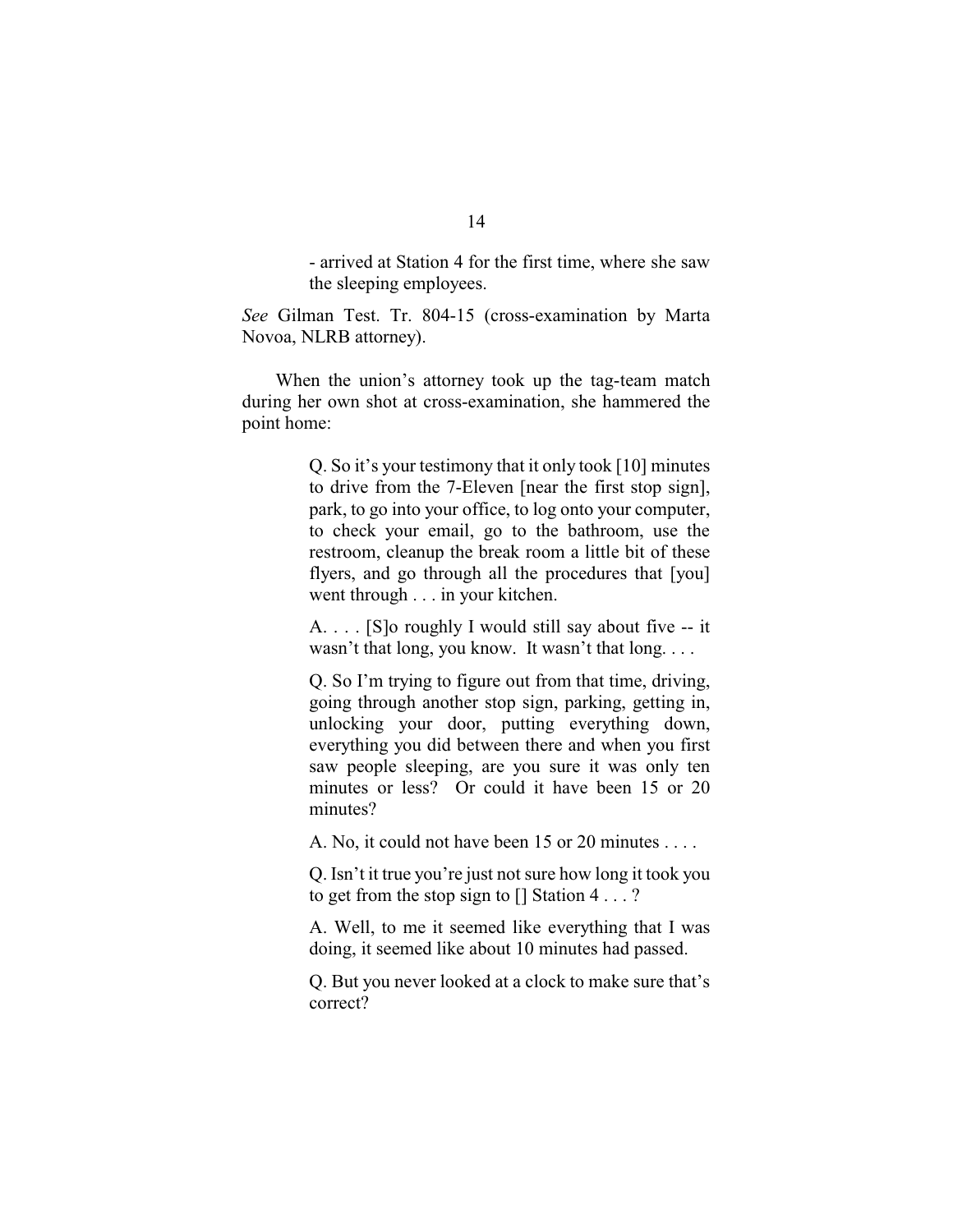### A. Correct.

J.A. 490-92 (cross-examination by Heather Conger, union attorney).

In light of the sheer "number of functions" Gilman "claimed to perform[,] . . . all within a very short time period," the ALJ regarded her testimony as "simply . . . implausible." 365 N.L.R.B. No. 137, at 5. Moreover, Gilman's testimony about how long the tasks had taken in the aggregate was rendered even more implausible by counsel's further cross-examination about how long some of them had taken individually. In response to counsel's questions, Gilman testified that: "from the stop sign to [the facility] that's three or four minutes"; "[i]t takes three to four minutes to log onto my computer"; "[w]hat I did in my kitchen took a few minutes"; "I went over to the break room, [which] took three or four minutes"; and then "I left and went back to my office [put down the flyers, and looked at them again] just briefly." J.A. 490-91 (Gilman Test.); Gilman Test. Tr. 814-15. By Gilman's own account, then, those activities *alone* took about 15 minutes. Given the additional, unaccounted-for activities that Gilman also had to complete, the ALJ reasonably concluded that Gilman's aggregate time estimate was "unlikely and unbelievable due to the length of time she allocated to each task she completed" before first encountering the sleeping employees. 365 N.L.R.B. No. 137, at 11 n.25.

Nor was Gilman's implausible timeline testimony the only problem the ALJ had with her credibility. So, too, was Gilman's failure to photograph the other two employees who, she claimed, were also asleep at the same time at the same nursing station. So, too, was her failure to attempt to wake any of the four employees, or to seek immediate assistance from other supervisors, despite Novato's contention that the employees had to be fired because they had put patients dangerously at risk by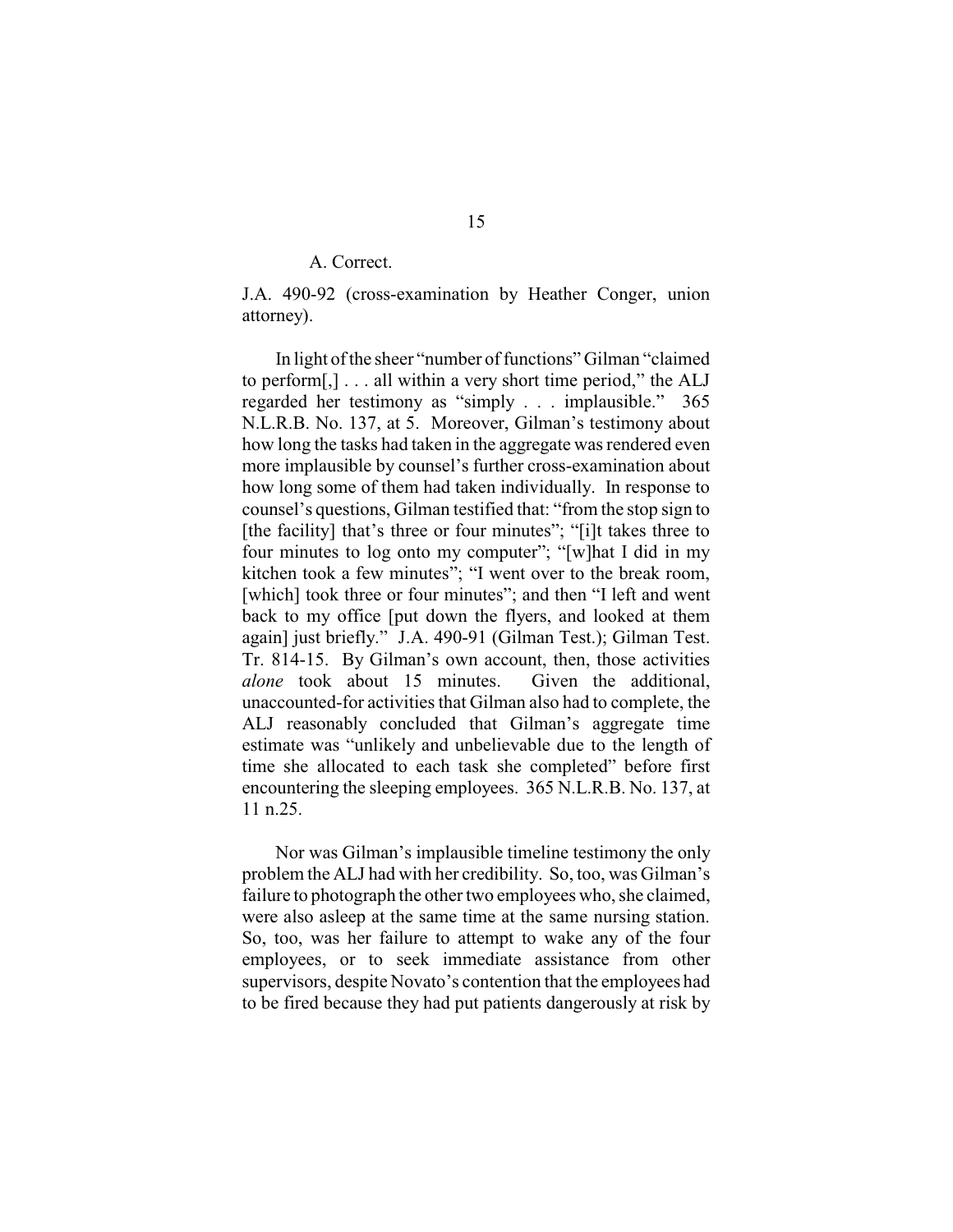sleeping on the job. *See id.* at 5. So, too, was her assertion that she did not know the four were union adherents because she did not notice that they all wore pro-union lanyards and buttons - despite her claim that she could "recall significant details on how the employees slept" because she got within "arm's reach" of them. *Id.* at 5, 11. And so, too, was Gilman's denial that she herself wore an anti-union lanyard that morning, a denial she later had to withdraw. *Id.* at 5, 8 (admitting that she, along with other supervisors, wore lanyards urging employees, in capital letters, to "KEEP YOUR VOICE VOTE NO").

In the end, the ALJ simply could "not find [Gilman's] testimony credible and reject[ed] her version of events completely." *Id.* at 5. The Board saw "no basis for reversing" that finding, *see id.* at 1 n.1, and neither do we. Novato proffers no other evidence that Brown and Sabelino were sleeping longer than their permitted break times and no other evidence that Metellus and Bernales were sleeping at all. Given the absence of such evidence, combined with the contrary testimony that the ALJ reasonably credited, we find nothing unreasonable in the Board's conclusion that Novato failed to meet its burden of showing it would have fired the four employees notwithstanding its anti-union animus.

#### III

Novato also disputes the Board's determination that it fired Rodriguez, the Station 1 employee, in violation of Section  $8(a)(1)$  and  $(3)$  of the NLRA. Novato emphasizes the "total lack" of evidence" that Rodriguez did not sleep or that she was a union supporter. Novato Br. 21. This argument fails because the Board did not rely on such evidence to conclude that Novato committed an unfair labor practice by firing Rodriguez. Rather, the ALJ found, and the Board affirmed, that Novato violated the Act by using Rodriguez as a "pawn in an unlawful design." 365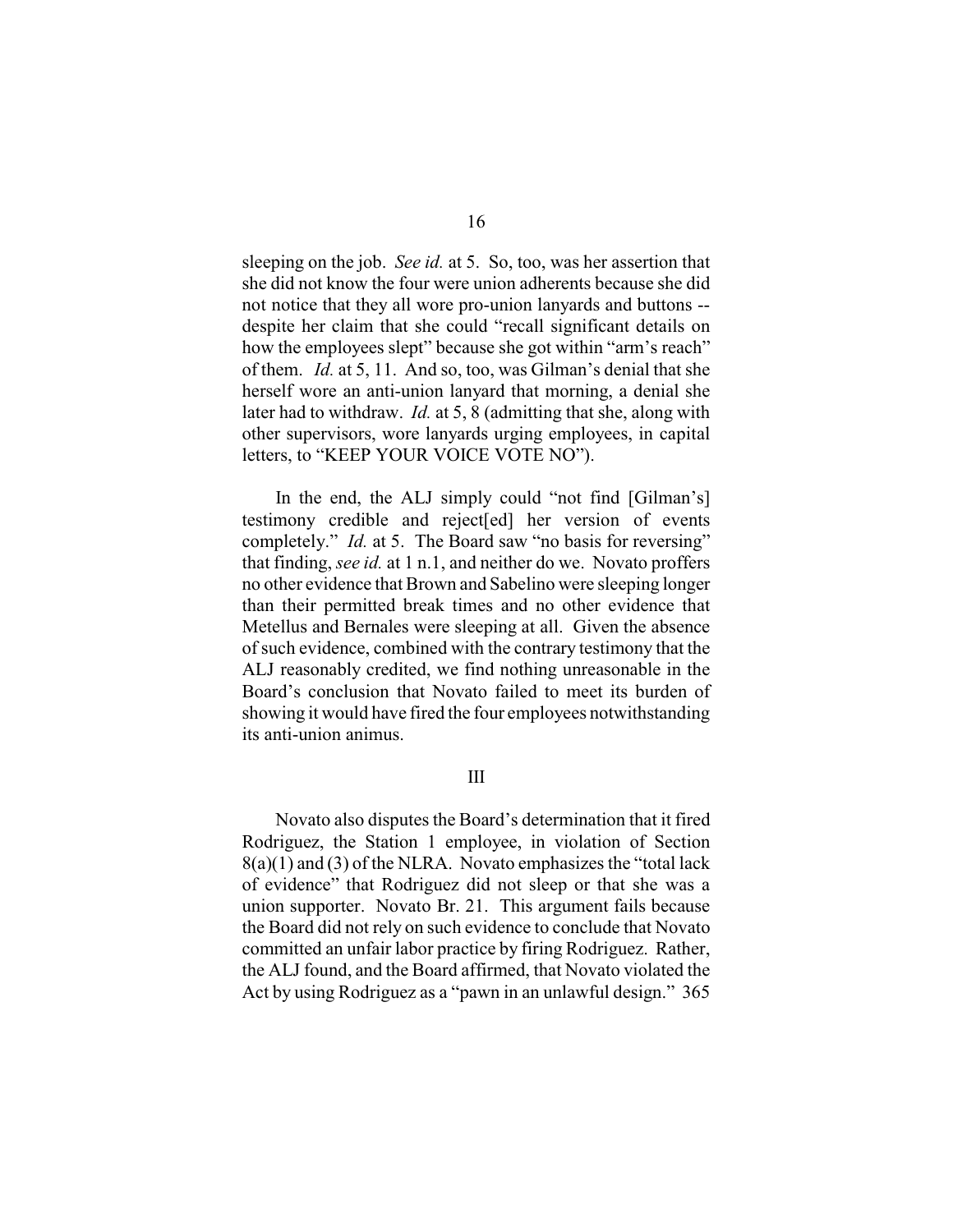N.L.R.B. No. 137, at 18 (quoting *Corliss Res., Inc.*, 362 N.L.R.B. No. 21, at 4 (2015)).

Although Rodriguez's union views were unknown, the ALJ concluded that Novato fired her along with the Station 4 employees "for fear of diluting its argument against the other discriminatees" and to "'cover' its unlawful suspension and termination of the other 4 employees." *Id.* As the Board has long held, "an employer's discharge of uncommitted, neutral, or inactive employees in order to 'cover' or to facilitate discriminatory conduct against a targeted union-supporting employee or to discourage employee support for the union is violative of Section 8(a)(3) of the Act." *Dawson Carbide Indus., Inc.*, 273 N.L.R.B. 382, 389 (1984); *see Metro-West Ambulance Servs., Inc.*, 360 N.L.R.B. 1029, 1056 (2014); *Bay Corrugated Container, Inc.*, 310 N.L.R.B. 450, 451 (1993); *see also Alpo Petfoods, Inc. v. NLRB*, 126 F.3d 246, 255-56 (4th Cir. 1997).

Here, substantial evidence supports the Board's conclusion that Rodriguez was discharged alongside the Station 4 employees in order to provide cover for Novato's discriminatory conduct toward those union supporters. The email from Novato's outside counsel to administrator Treude all but admitted as much. Counsel acknowledged that Rodriguez was "a bit of a different story" from the other four because her "Charge Nurse appears to have tolerated her sleeping." Email from Albert to Treude, et al. (Oct. 10, 2015) (J.A. 529). Nonetheless, he suggested that Treude fire her to avoid "dilut[ing] [Novato's] arguments with the other 4." *Id.* And as the ALJ noted, "[d]espite claiming that he did not read [the] email recommendations, Treude exactly followed [the] advice." 365 N.L.R.B. No. 137, at 18; *see id.* at 13 n.39.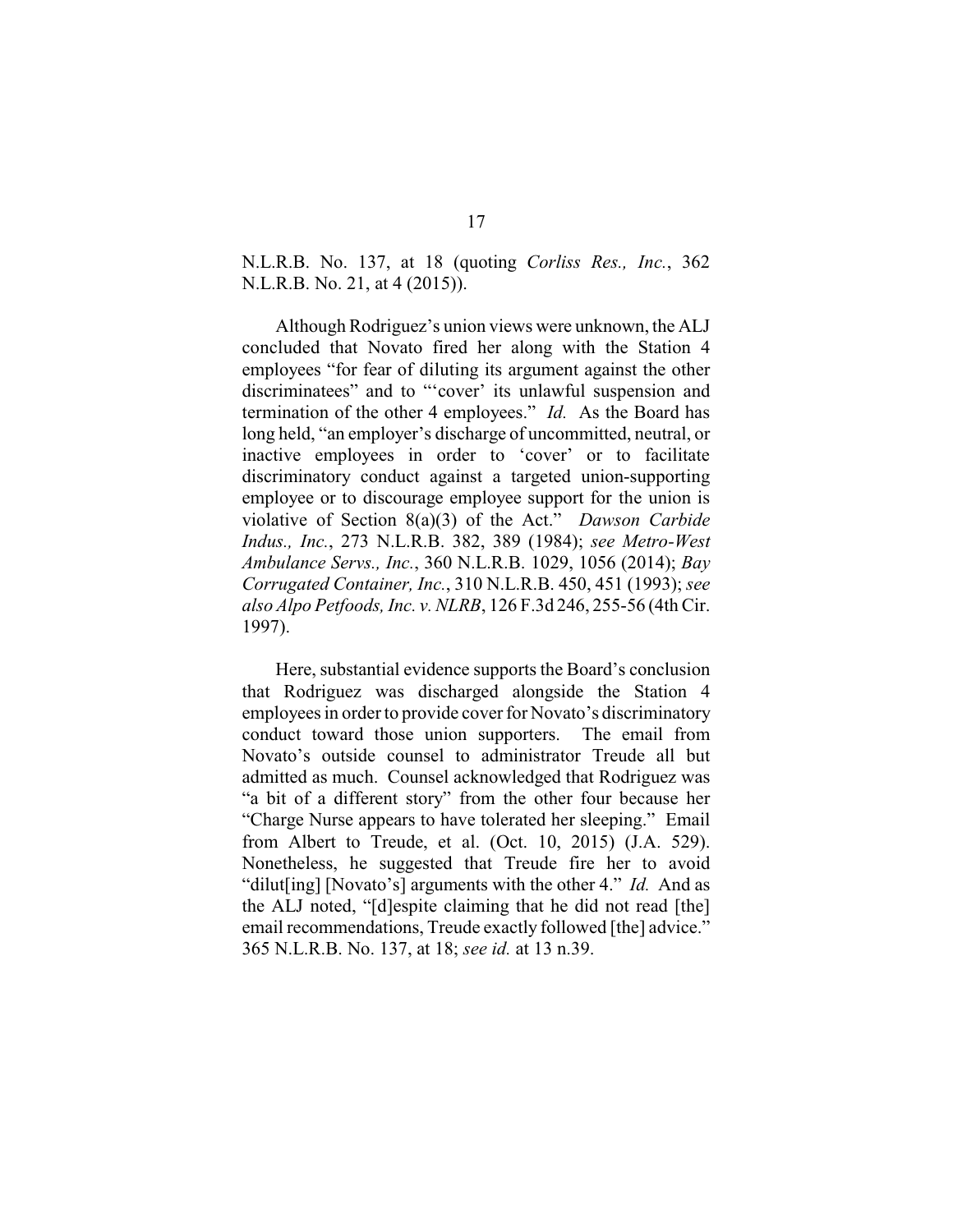Finally, Novato challenges the Board's finding that supervisor Gay Rocha unlawfully interrogated employee Narvius Metellus in violation of Section 8(a)(1) of the NLRA.

On Sunday, October 4, 2015, ten days before the election, Rocha "came into the facility early as part of [Novato's] opposition campaign." 365 N.L.R.B. No. 137, at 9 (ALJ Op.). Metellus testified that Rocha came up to him while he was standing near a vending machine and asked "how he planned to vote in the upcoming union election." *Id.* When Metellus said he planned to vote in favor of the union, Rocha told him that doing so would have implications for his pay and that the union could possibly take part of his paycheck. *Id.*<sup>7</sup>

"The questioning of an employee about union activities or sympathies constitutes unlawful interrogation 'if, under all the circumstances, it reasonably tends to restrain, coerce, or interfere with rights guaranteed by the Act.'" *Shamrock Foods*, 346 F.3d at 1137 (quoting *Perdue Farms, Inc. v. NLRB*, 144 F.3d 830, 835 (D.C. Cir. 1998)). In examining the totality of the circumstances, the Board considers such factors as: the nature of the information sought; the seniority of the questioner in the employer's hierarchy; the place and manner of the conversation, including whether it took place during a disputed union campaign and whether the employee was alone; the truthfulness of the employee's reply; and whether the questioner offered any legitimate purpose for his question or assurance against reprisal.

IV

 $\frac{1}{2}$  In Rocha's testimony before the ALJ, she denied speaking to Metellus about his position regarding the union. The ALJ found that "Rocha cannot be believed" and credited Metellus's version of events. 365 N.L.R.B. No. 137, at 9. Before this court, Novato does not dispute Metellus's recounting of his interaction with Rocha.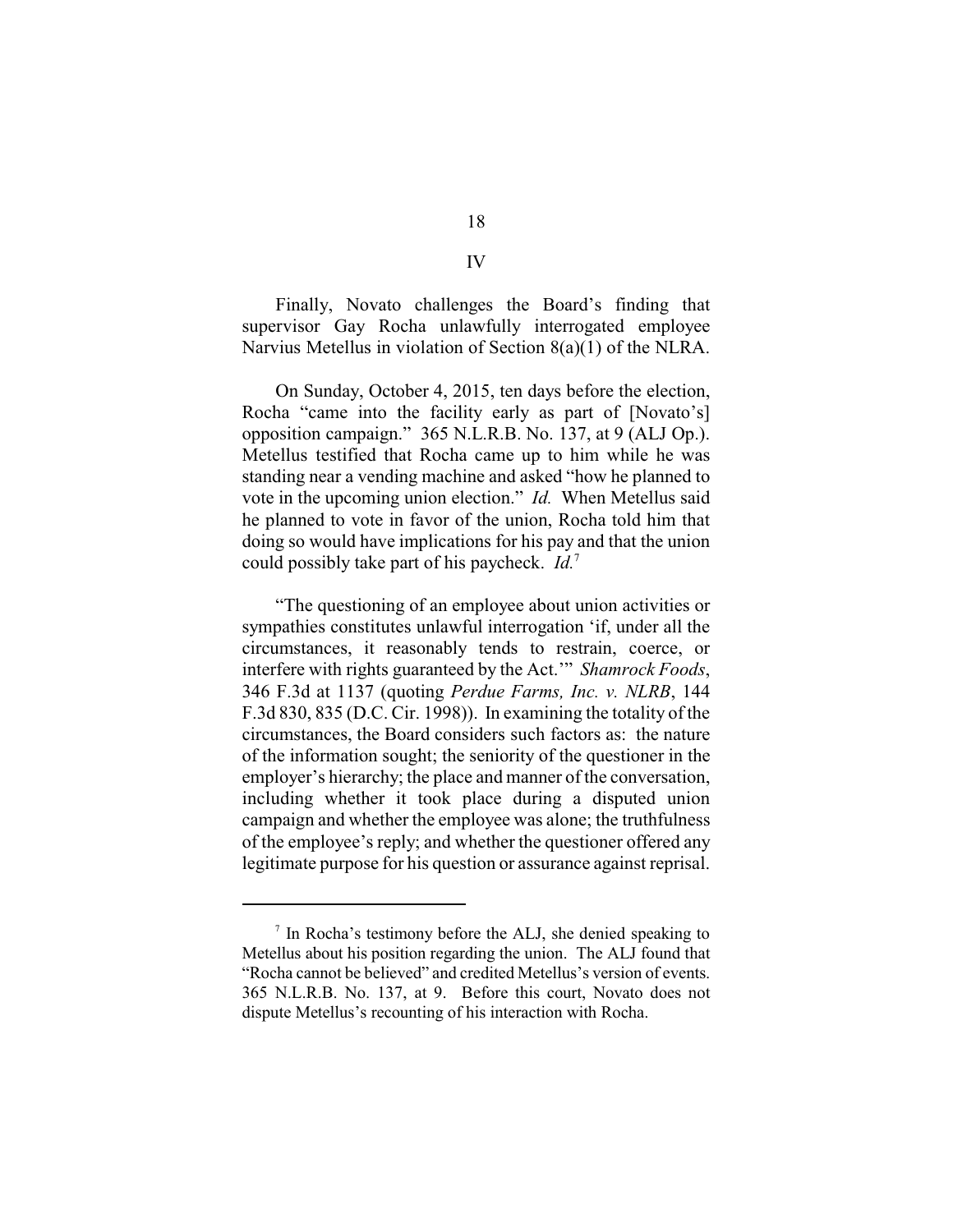*See, e.g.*, *Shamrock Foods*, 346 F.3d at 1137; *Perdue Farms*, 144 F.3d at 835-36; *Rossmore House*, 269 N.L.R.B. 1176, 1178 n.20 (1984) (citing *Bourne v. NLRB*, 332 F.2d 47 (2d Cir. 1964)). The test is an objective one; proof of actual coercion is not required. *See United Servs. Auto. Ass'n v. NLRB*, 387 F.3d 908, 913 (D.C. Cir. 2004).

In this case, the ALJ found that Rocha's questioning about Metellus's union views "would have a reasonable tendency to interfere with an employee's Section 7 rights." 365 N.L.R.B. No. 137, at 15; *see supra* note 3 (quoting Section 7, 29 U.S.C. § 157). Among the factors the judge cited for this conclusion were: Rocha questioned Metellus ten days before the representation election; "Metellus recognized Rocha as a supervisor at the facility"; Novato "ran an obvious union opposition campaign around this time period"; and "Rocha offered no explanation for her question nor did she provide assurances against reprisal to Metellus." 365 N.L.R.B. No. 137, at 15. In affirming the ALJ's finding, the Board added that "questions like Rocha's -- going specifically to how an employee himself intends to vote -- have a uniquely coercive tendency," and that "Rocha's position as a high-level management official with no regular working relationship with Metellus compounded the coercive tendency of her question." *Id.* at 2. Moreover, "Rocha's subsequent comments that voting for the Union would have implications on Metellus's pay and that the Union could possibly take part of his paycheck clearly communicated [Novato's] preference that Metellus should vote against representation." *Id.*

"Recognizing the Board's 'competence in the first instance to judge the impact of utterances made in the context of the employer-employee relationship,'" *Shamrock Foods*, 346 F.3d at 1137 (citations omitted), we uphold as reasonable its conclusion that Rocha's questioning was sufficiently coercive to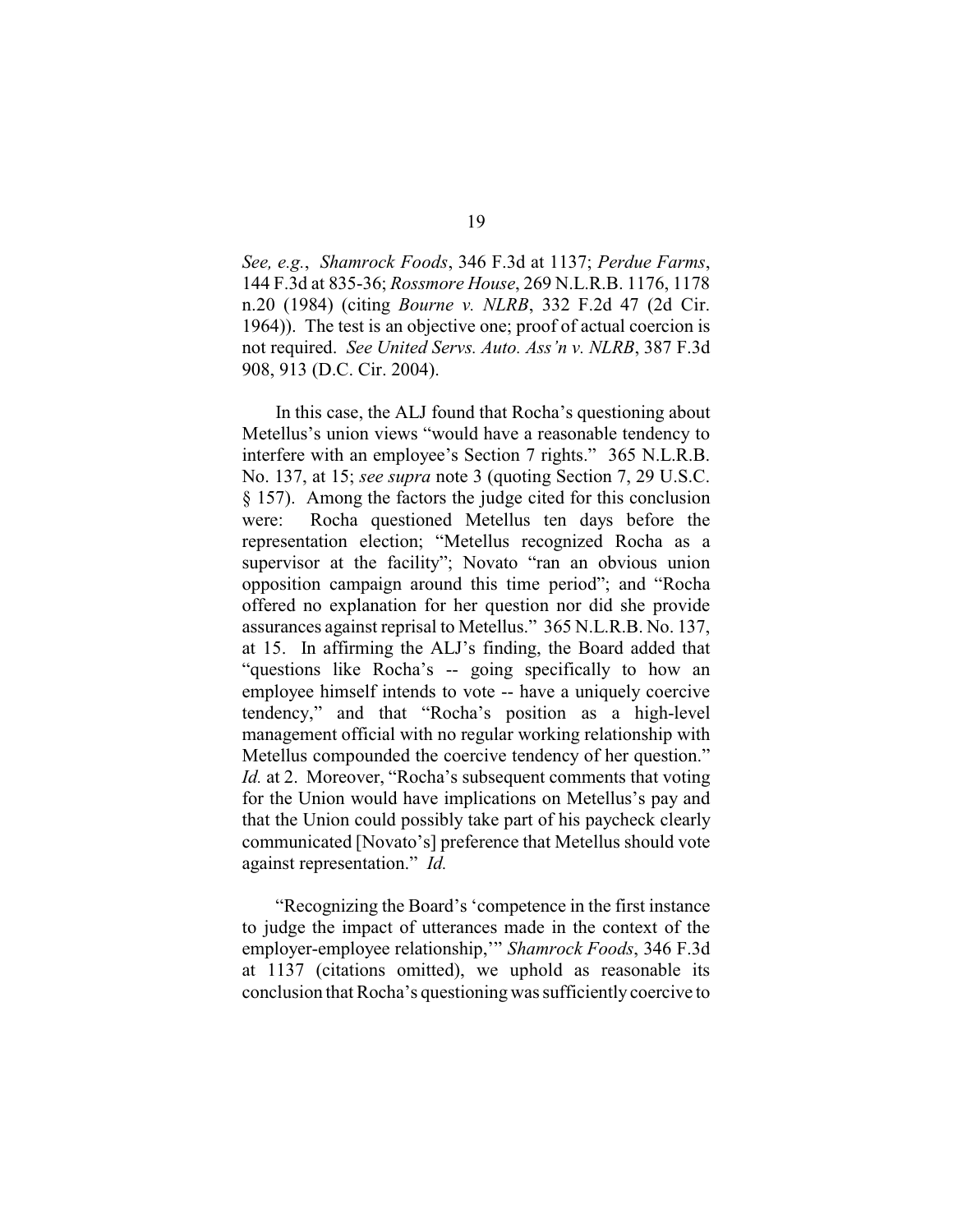violate the Act. As noted above, the factors cited by the Board are among those upon which it has traditionally relied and support the conclusion here that the interrogation "reasonably tend[ed] to restrain, coerce, or interfere with rights guaranteed by the Act." *Id.* (citation omitted).

Novato further maintains that the Board's finding of an unlawful interrogation violates Novato's free-speech rights under the First Amendment and Section 8(c) of the NLRA. *See* 29 U.S.C. § 158(c) ("The expressing of any views . . . shall not constitute or be evidence of an unfair labor practice . . . if such expression contains no threat of reprisal or force or promise of benefit."). Rocha, it insists, simply exercised Novato's First Amendment rights in asking how Metellus planned to vote and merely spoke the truth when she informed him that the union could deduct dues from his paychecks. Novato Br. 25-26.

Novato concedes that it did not raise this objection before the Board and that Section 10(e) of the NLRA deprives this court of jurisdiction to hear any "objection that has not been urged before the Board," barring "extraordinarycircumstances." 29 U.S.C. § 160(e). Novato proffers no circumstances, "extraordinary" or otherwise, to excuse its forfeiture. Instead, it insists that free-speech arguments cannot be forfeited and that Section 10(e) simply does not apply to First Amendment arguments. Oral Arg. 7:50; Reply Br. 12-13.

The text of Section 10(e) makes no exception for free-speech objections, whether grounded in the First Amendment or Section 8(c). Nor do this circuit's decisions. *See Ampersand Publ'g, LLC v. NLRB*, No. 15-1074, 2017 WL 1314946, at \*2 (D.C. Cir. Mar. 3, 2017) (holding that the "court lacks jurisdiction to consider Ampersand's broad First Amendment argument" because of Section 10(e)'s jurisdictional bar); *Progressive Elec., Inc. v. NLRB*, 453 F.3d 538, 545 (D.C.